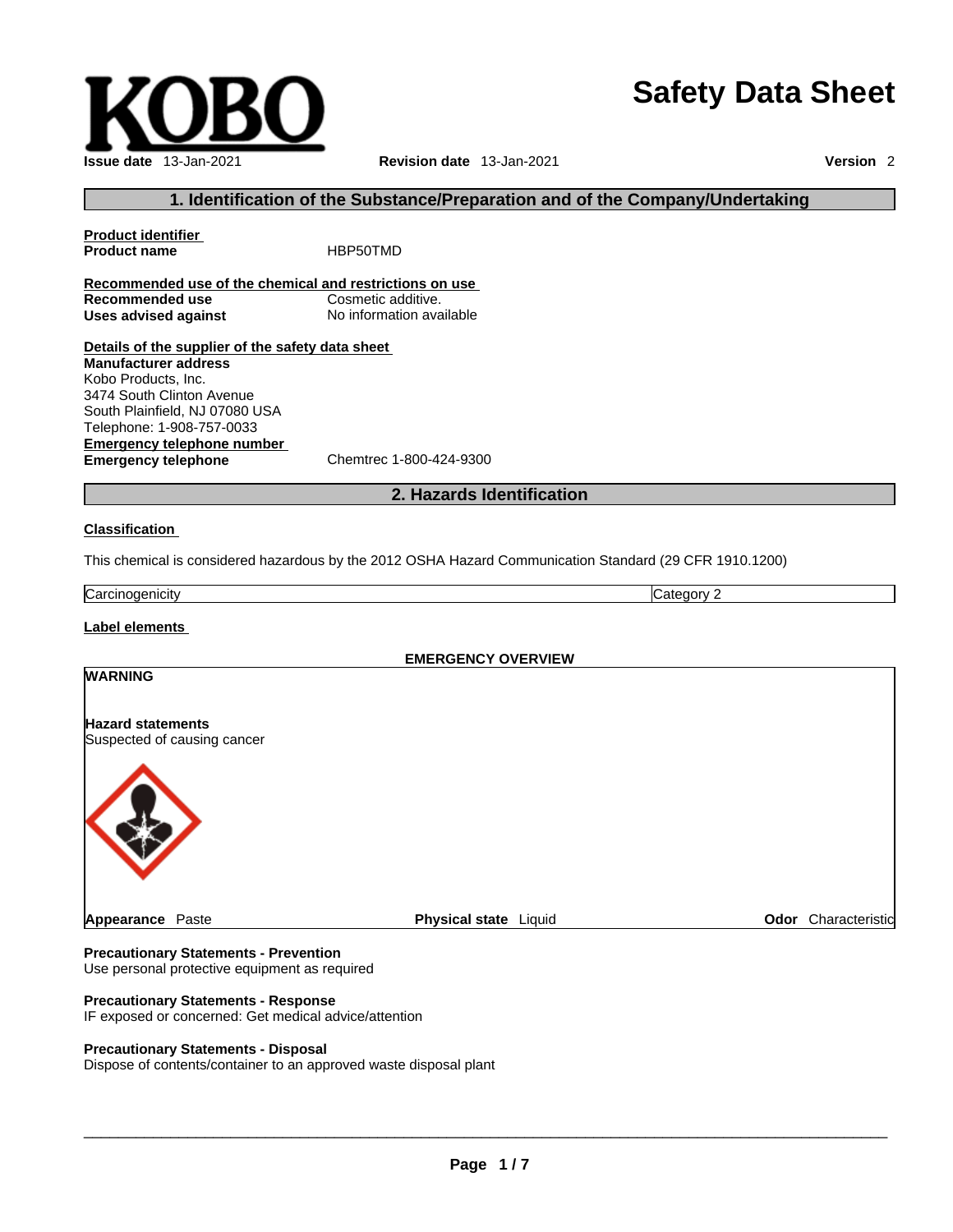#### **Hazards not otherwise classified (HNOC)**

None known

#### **Other Information**

No information available

#### **3. Composition/information on Ingredients**

| <b>Chemical Name</b>         | <b>CAS No</b> | Weight-%      |
|------------------------------|---------------|---------------|
| <b>Titanium Dioxide</b>      | 13463-67-7    | 45.00-49.00   |
| <b>Butyloctyl Salicylate</b> | 190085-41-7   | 45.00-49.00   |
| Polyhydroxystearic Acid      | 58128-22-6    | 2.00-4.00     |
| Hydrogen Dimethicone         | 68037-59-2    | $0.50 - 2.50$ |
| Dimethicone                  | 9006-65-9     | $0.50 - 2.50$ |

| 4. First aid measures                                                      |                                                                                                            |  |
|----------------------------------------------------------------------------|------------------------------------------------------------------------------------------------------------|--|
| <b>First aid measures</b>                                                  |                                                                                                            |  |
| <b>General advice</b>                                                      | If symptoms persist, call a physician.                                                                     |  |
| Eye contact                                                                | Rinse immediately with plenty of water, also under the eyelids, for at least 15 minutes.                   |  |
| <b>Skin contact</b>                                                        | Wash off immediately with soap and plenty of water while removing all contaminated<br>clothes and shoes.   |  |
| <b>Inhalation</b>                                                          | Remove to fresh air. If breathing is irregular or stopped, administer artificial respiration.              |  |
| Ingestion                                                                  | If swallowed, do not induce vomiting: seek medical advice immediately and show this<br>container or label. |  |
| Self-protection of the first aider                                         | Use personal protective equipment as required.                                                             |  |
| Most important symptoms and effects, both acute and delayed                |                                                                                                            |  |
| <b>Symptoms</b>                                                            | No known effects under normal use conditions.                                                              |  |
| Indication of any immediate medical attention and special treatment needed |                                                                                                            |  |
| Note to physicians                                                         | Effects of exposure (inhalation, ingestion or skin contact) to substance may be delayed.                   |  |

### **5. Fire-fighting measures**

#### **Suitable extinguishing media**

Use extinguishing measures that are appropriate to local circumstances and the surrounding environment.

**Unsuitable extinguishing media** No information available.

#### **Specific hazards arising from the chemical**

None in particular.

**Explosion data Sensitivity to mechanical impact** None. **Sensitivity to static discharge** None.

**Protective equipment and precautions for firefighters** Use personal protective equipment as required.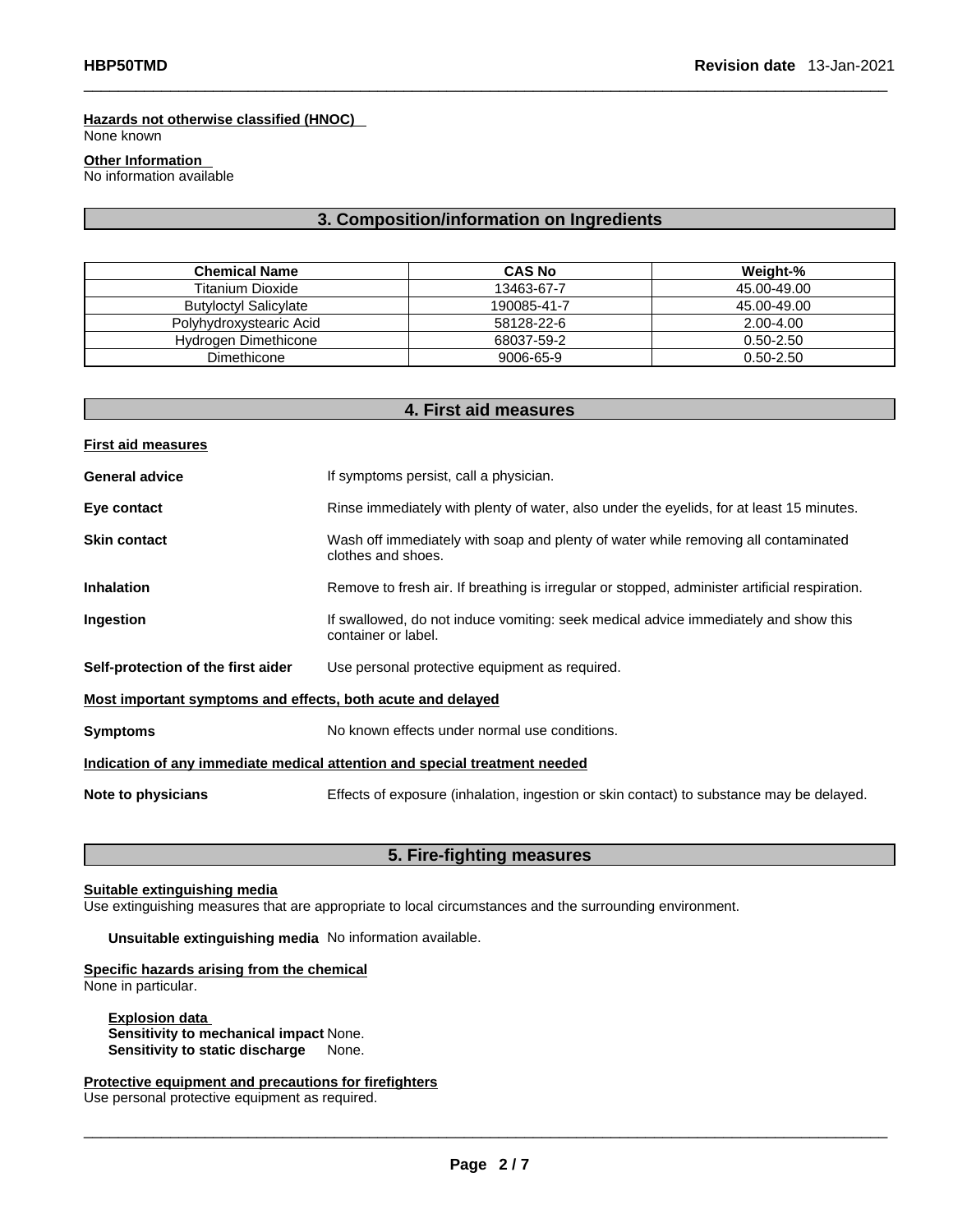#### **6. Accidental release measures**

#### **Personal precautions, protective equipment and emergency procedures**

| <b>Personal precautions</b>                                                                                             | Use personal protective equipment as required. Avoid contact with eyes. Wash thoroughly<br>after handling.           |  |  |
|-------------------------------------------------------------------------------------------------------------------------|----------------------------------------------------------------------------------------------------------------------|--|--|
| For emergency responders                                                                                                | Use personal protective equipment as required.                                                                       |  |  |
| <b>Environmental precautions</b>                                                                                        | Collect spillage. Do not allow into any sewer, on the ground or into any body of water.                              |  |  |
| Methods and material for containment and cleaning up                                                                    |                                                                                                                      |  |  |
| <b>Methods for containment</b>                                                                                          | Prevent further leakage or spillage if safe to do so.                                                                |  |  |
| Methods for cleaning up                                                                                                 | Soak up with inert absorbent material. Clean contaminated surface thoroughly.                                        |  |  |
| Clean contaminated objects and areas thoroughly observing environmental regulations.<br>Prevention of secondary hazards |                                                                                                                      |  |  |
|                                                                                                                         | 7. Handling and Storage                                                                                              |  |  |
| <b>Precautions for safe handling</b>                                                                                    |                                                                                                                      |  |  |
| Advice on safe handling                                                                                                 | Use personal protective equipment as required. Use only in well-ventilated areas. Wash<br>thoroughly after handling. |  |  |
| Conditions for safe storage, including any incompatibilities                                                            |                                                                                                                      |  |  |
| <b>Storage conditions</b>                                                                                               | Keep container tightly closed in a dry and well-ventilated place. Store at ambient conditions.                       |  |  |
|                                                                                                                         |                                                                                                                      |  |  |

**Incompatible materials Strong oxidizing agents. Strong acids.** 

### **8. Exposure Controls/Personal Protection**

#### **Control parameters**

#### **Exposure guidelines** .

| <b>Chemical Name</b>    | <b>ACGIH TLV</b>         | <b>OSHA PEL</b>                          | <b>NIOSH IDLH</b>           |
|-------------------------|--------------------------|------------------------------------------|-----------------------------|
| <b>Titanium Dioxide</b> | TWA: $10 \text{ mg/m}^3$ | TWA: 15 $mg/m3$ total dust               | IDLH: $5000 \text{ mg/m}^3$ |
|                         |                          | (vacated) TWA: $10 \text{ mg/m}^3$ total |                             |
|                         |                          | dust                                     |                             |
|                         |                          |                                          |                             |
|                         |                          |                                          |                             |

#### **Appropriate engineering controls**

**Engineering controls** Ensure adequate ventilation, especially in confined areas.

**Individual protection measures, such as personal protective equipment**

| <b>Eye/face protection</b>            | Wear safety glasses with side shields (or goggles).                                                                |
|---------------------------------------|--------------------------------------------------------------------------------------------------------------------|
| Skin and body protection              | Wear protective gloves and protective clothing.                                                                    |
| <b>Respiratory protection</b>         | In case of insufficient ventilation, wear suitable respiratory equipment.                                          |
| <b>General hygiene considerations</b> | Handle in accordance with good industrial hygiene and safety practice. Wash contaminated<br>clothing before reuse. |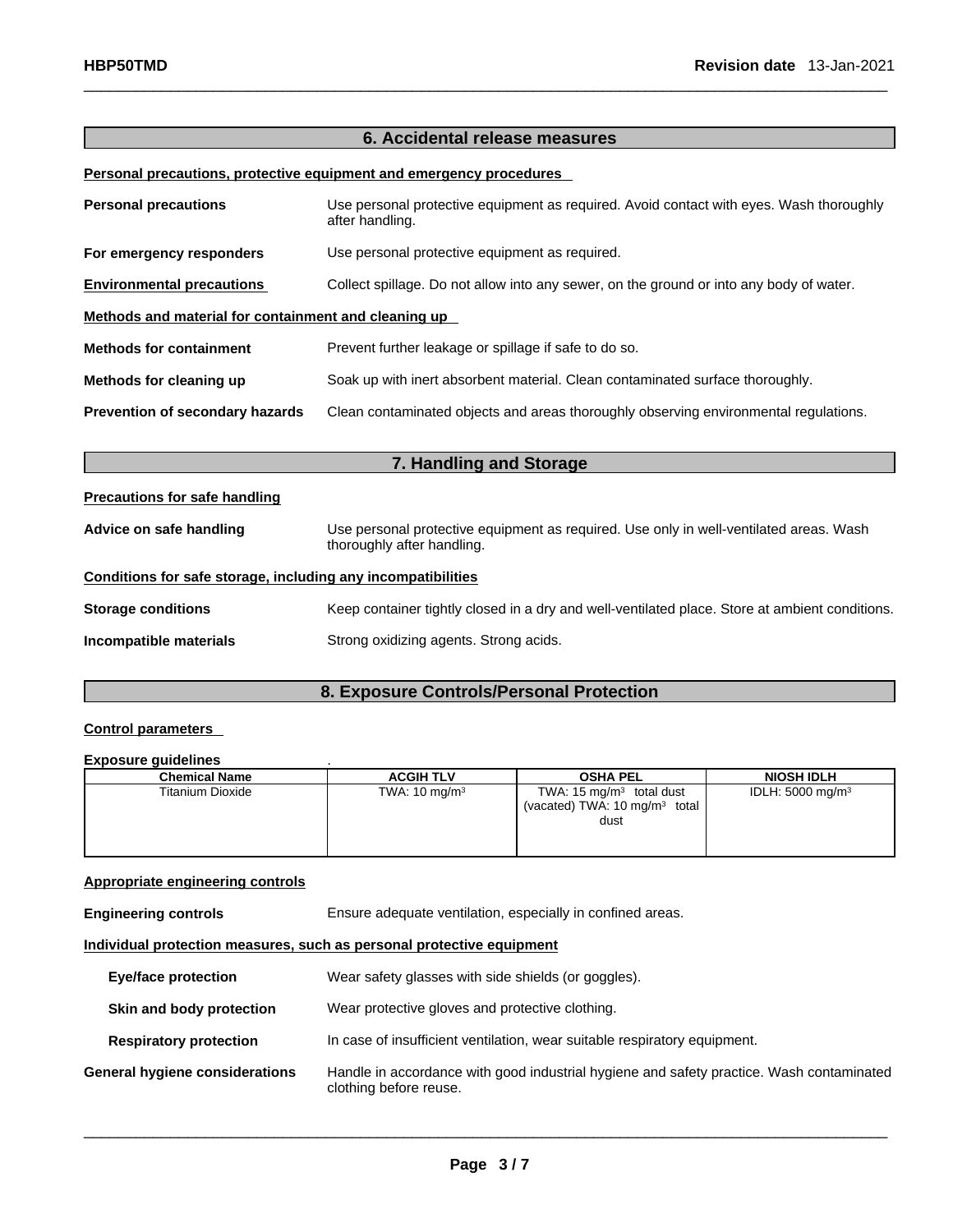#### **9. Physical and Chemical Properties**

#### **Information on basic physical and chemical properties**

| <b>Physical state</b><br>Appearance<br><b>Color</b>         | Liquid<br>Paste<br>White | Odor<br><b>Odor threshold</b> | Characteristic<br>No information available |
|-------------------------------------------------------------|--------------------------|-------------------------------|--------------------------------------------|
| <b>Property</b>                                             | <b>Values</b>            | Remarks •                     |                                            |
| рH                                                          |                          | No information available      |                                            |
| Melting point / freezing point                              |                          | No information available      |                                            |
| Boiling point / boiling range                               |                          | No information available      |                                            |
| <b>Flash point</b>                                          |                          | No information available      |                                            |
| <b>Evaporation rate</b>                                     |                          | No information available      |                                            |
| Flammability (solid, gas)                                   |                          | No information available      |                                            |
| <b>Flammability limit in air</b>                            |                          | No information available      |                                            |
| <b>Upper flammability limit</b><br>Lower flammability limit |                          | No information available      |                                            |
| Vapor pressure                                              |                          | No information available      |                                            |
| <b>Vapor density</b>                                        |                          | No information available      |                                            |
| <b>Specific gravity</b>                                     |                          | No information available      |                                            |
| <b>Water solubility</b>                                     | Insoluble in water       |                               |                                            |
| Solubility in other solvents                                |                          | No information available      |                                            |
| <b>Partition coefficient</b>                                |                          | No information available      |                                            |
| <b>Autoignition temperature</b>                             |                          | No information available      |                                            |
| <b>Decomposition temperature</b>                            |                          | No information available      |                                            |
| <b>Kinematic viscosity</b>                                  |                          | No information available      |                                            |
| <b>Dynamic viscosity</b>                                    |                          | No information available      |                                            |
| <b>Explosive properties</b>                                 |                          | No information available      |                                            |
| <b>Oxidizing properties</b>                                 |                          | No information available      |                                            |
| <b>Other Information</b>                                    |                          |                               |                                            |
| Softening point                                             | No information available |                               |                                            |
| <b>Molecular weight</b>                                     | No information available |                               |                                            |
| VOC content (%)                                             | No information available |                               |                                            |
| <b>Density</b>                                              | No information available |                               |                                            |
| <b>Bulk density</b>                                         | No information available |                               |                                            |

#### **10. Stability and Reactivity**

#### **Reactivity**  No data available

#### **Chemical stability** Stable under normal conditions.

#### **Possibility of hazardous reactions**

None under normal processing.

**Hazardous polymerization** Hazardous polymerization does not occur.

**Conditions to avoid** None known.

## **Incompatible materials**

Strong oxidizing agents. Strong acids.

#### **Hazardous decomposition products**

None under normal use conditions.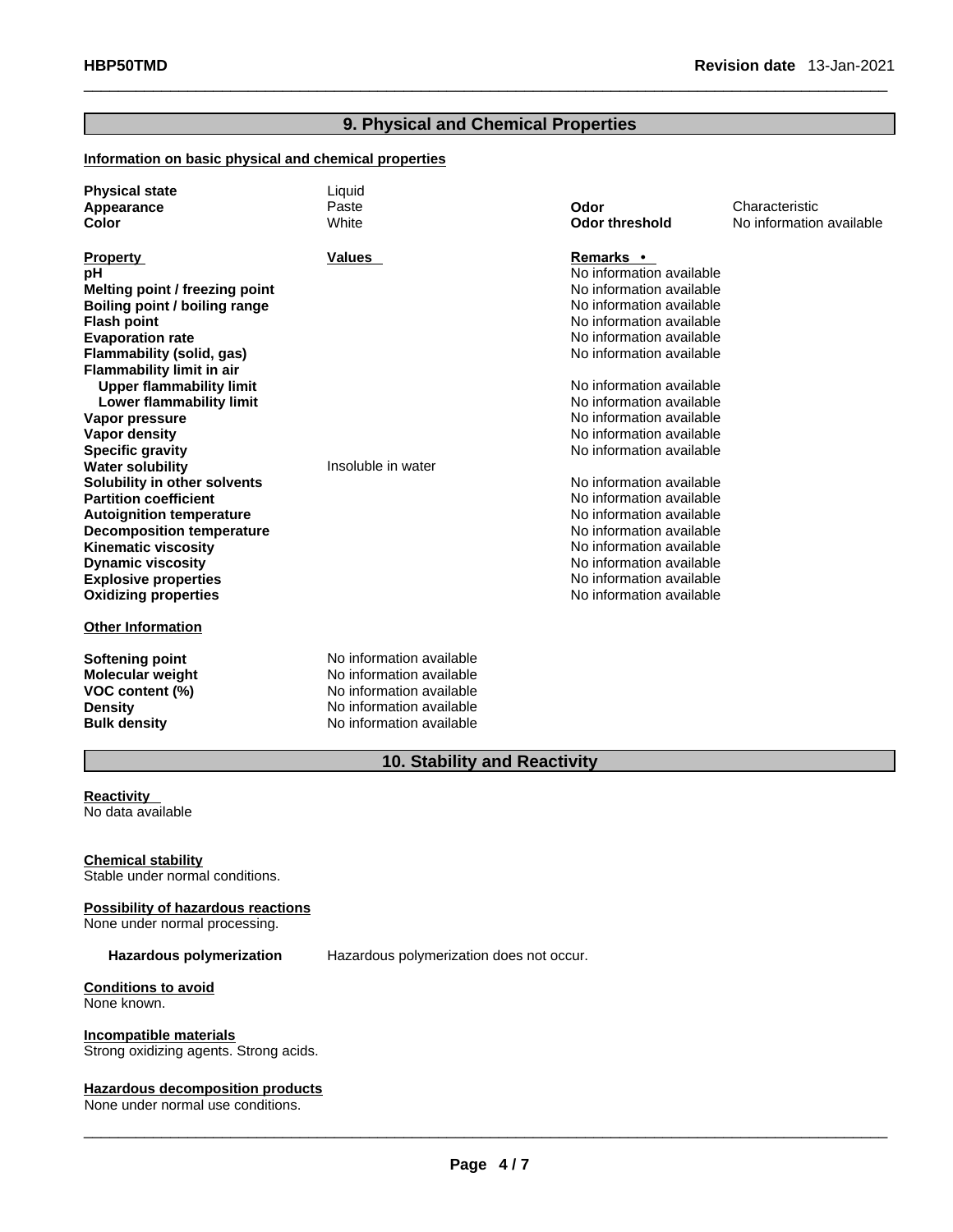#### **11. Toxicological Information**

#### **Information on likely routes of exposure**

#### **Product information**

| Inhalation          | No data available. |
|---------------------|--------------------|
| Eye contact         | No data available. |
| <b>Skin contact</b> | No data available. |
| Ingestion           | No data available. |

#### **Component information**

| <b>Chemical Name</b>         | Oral LD50             | Dermal LD50                | <b>Inhalation LC50</b> |
|------------------------------|-----------------------|----------------------------|------------------------|
| <b>Titanium Dioxide</b>      | (Rat)<br>10000 ma/ka( |                            |                        |
| <b>Butyloctyl Salicylate</b> | Rat<br>-5000 ma/ka    | ( Rabbit ˈ<br>> 2000 ma/ka |                        |
| Dimethicone                  |                       | 2008 mg/kg (Rat)           |                        |

#### **Information on toxicological effects**

**Symptoms** No information available.

#### **Delayed and immediate effects as well as chronic effects from short and long-term exposure**

| <b>Skin corrosion/irritation</b>  | No information available.                                                                |
|-----------------------------------|------------------------------------------------------------------------------------------|
| Serious eye damage/eye irritation | No information available.                                                                |
| <b>Irritation</b>                 | No information available.                                                                |
| <b>Corrosivity</b>                | No information available.                                                                |
| <b>Sensitization</b>              | No information available.                                                                |
| Germ cell mutagenicity            | No information available.                                                                |
| Carcinogenicity                   | This product contains one or more substances which are classified by IARC as             |
|                                   | carcinogenic to humans (Group I), probably carcinogenic to humans (Group 2A) or possibly |
|                                   | carcinogenic to humans (Group 2B).                                                       |

| <b>Chen</b>               | CGIH | IAPC            | <b>NTP</b> | $\sim$ $\sim$ $\sim$ |
|---------------------------|------|-----------------|------------|----------------------|
| ⊢.<br>l I itan<br>Jioxide |      | ΩF<br>"r<br>-11 |            |                      |

*IARC (International Agency for Research on Cancer)*

*Group 2B - Possibly Carcinogenic to Humans* 

*OSHA (Occupational Safety and Health Administration of the US Department of Labor)*

*X - Present*  **Reproductive toxicity No information available.**<br>**STOT - single exposure** No information available. **STOT** - **single exposure** No information available.<br>**STOT** - repeated exposure No information available. **STOT - repeated exposure**<br>**Aspiration hazard** 

**Aspiration hazard** No information available.

#### **12. Ecological Information**

#### **Ecotoxicity**

None known

#### **Persistence and degradability** No information available.

#### **Bioaccumulation**

No information available.

**Other adverse effects** No information available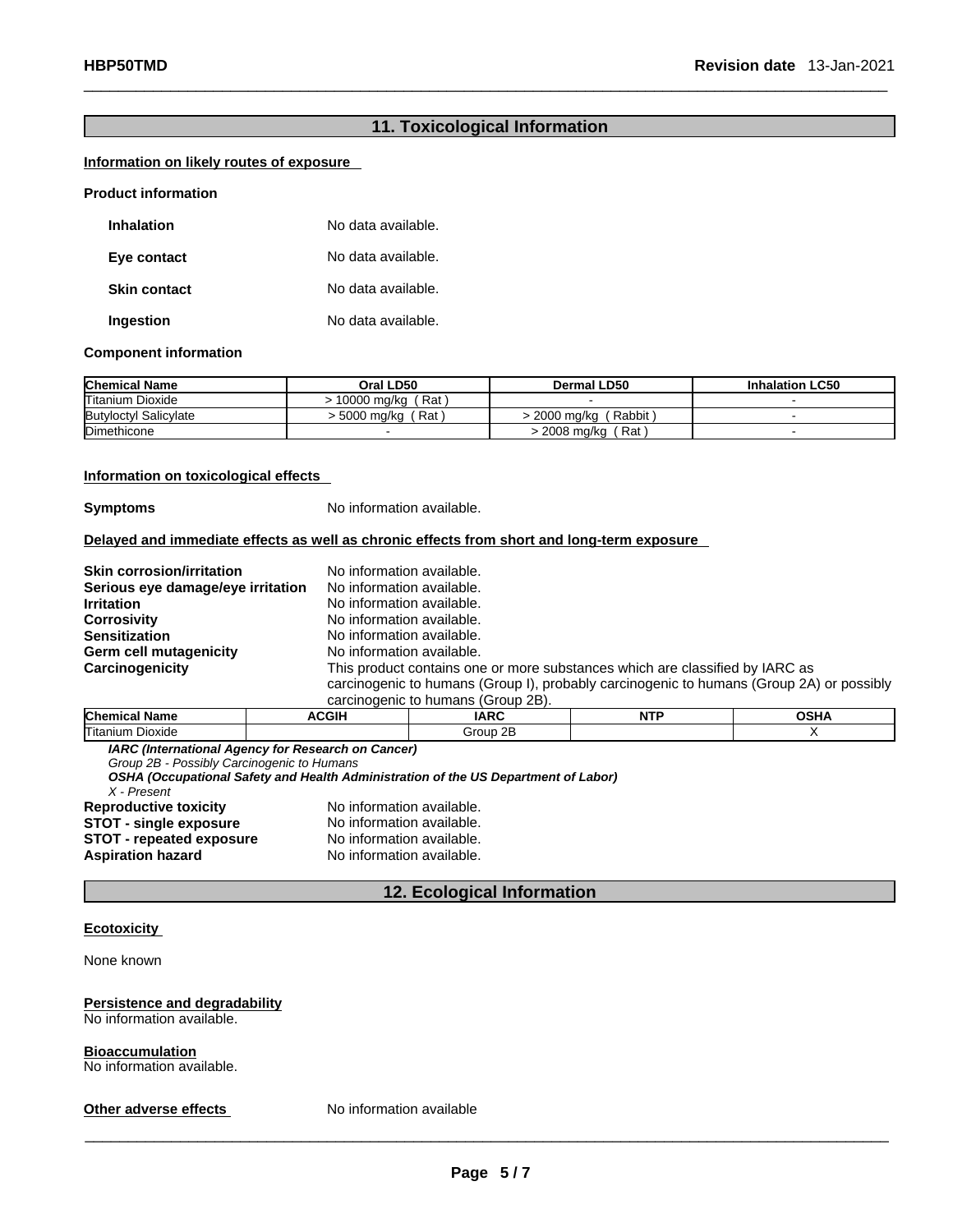#### **13. Disposal Considerations**

#### **Waste treatment methods**

**Disposal of wastes** Disposal should be in accordance with applicable regional, national and local laws and regulations. **Contaminated packaging** Disposal should be in accordance with applicable regional, national and local laws and regulations.

#### **14. Transport Information**

| <b>DOT</b>  | Not regulated |
|-------------|---------------|
| ICAO (air)  | Not regulated |
| <b>IATA</b> | Not regulated |
| <b>IMDG</b> | Not regulated |
| <b>RID</b>  | Not regulated |
| <b>ADR</b>  | Not regulated |

|                           | 15. Regulatory information |
|---------------------------|----------------------------|
| International Inventories |                            |
| <b>TSCA</b>               | Complies                   |
| <b>DSL/NDSL</b>           | Complies                   |
| <b>EINECS/ELINCS</b>      | Complies                   |
| <b>ENCS</b>               | Not Determined             |
| <b>IECSC</b>              | Complies                   |
| <b>KECL</b>               | Not Determined             |
| <b>PICCS</b>              | Not Determined             |
| <b>AICS</b>               | Complies                   |

 **Legend:** 

**TSCA** - United States Toxic Substances Control Act Section 8(b) Inventory

**DSL/NDSL** - Canadian Domestic Substances List/Non-Domestic Substances List

 **EINECS/ELINCS** - European Inventory of Existing Chemical Substances/European List of Notified Chemical Substances

**ENCS** - Japan Existing and New Chemical Substances

**IECSC** - China Inventory of Existing Chemical Substances

**KECL** - Korean Existing and Evaluated Chemical Substances

**PICCS** - Philippines Inventory of Chemicals and Chemical Substances

**AICS** - Australian Inventory of Chemical Substances

#### **US Federal Regulations**

#### **SARA 313**

Section 313 of Title III of the Superfund Amendments and Reauthorization Act of 1986 (SARA). This product does not contain any chemicals which are subject to the reporting requirements of the Act and Title 40 of the Code of Federal Regulations, Part 372

| SARA 311/312 Hazard Categories    |    |  |
|-----------------------------------|----|--|
| <b>Acute Health Hazard</b>        | No |  |
| <b>Chronic Health Hazard</b>      | No |  |
| <b>Fire Hazard</b>                | No |  |
| Sudden release of pressure hazard | Nο |  |
| <b>Reactive Hazard</b>            | No |  |